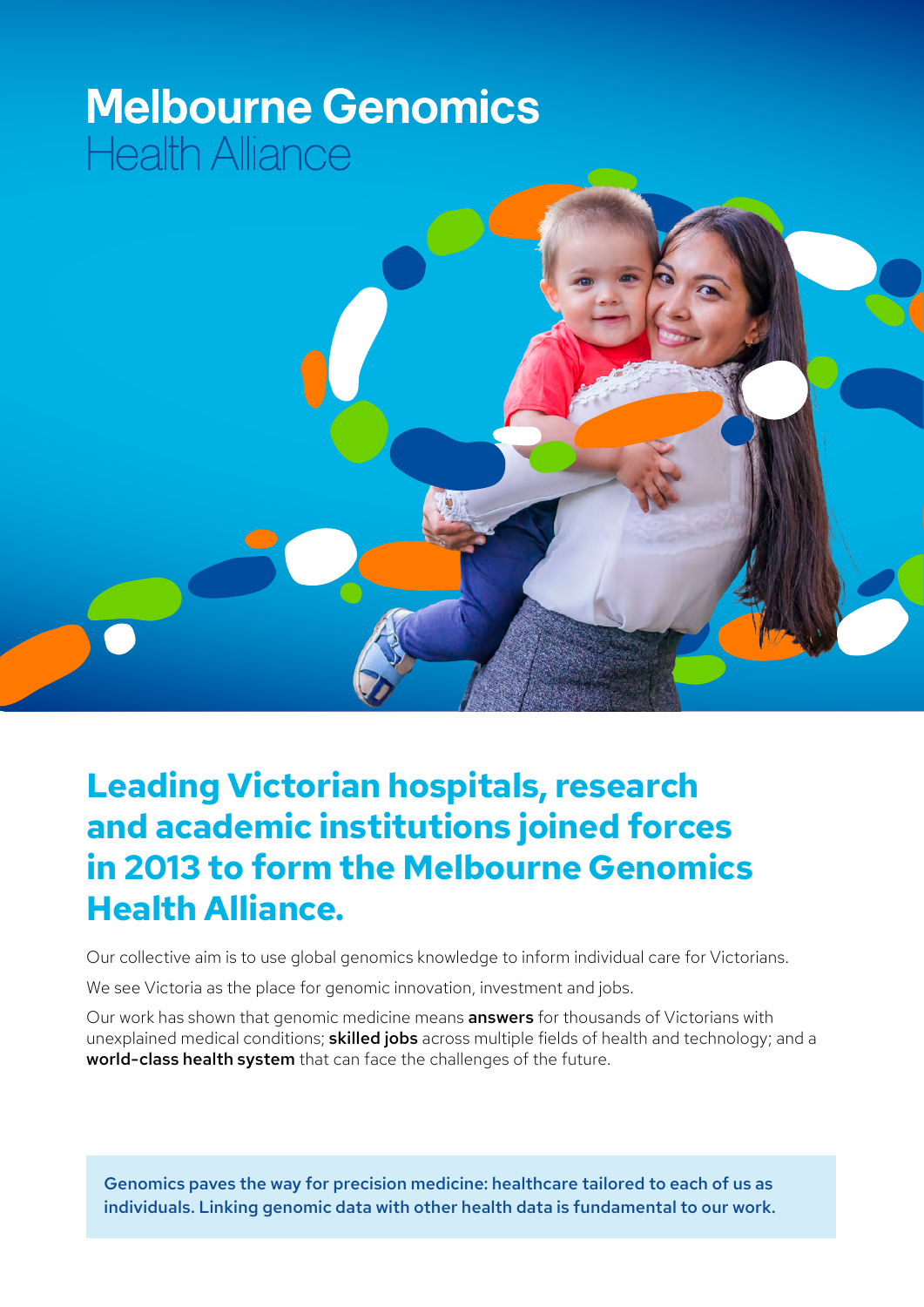## **First, we put genomics to use in real-world clinical care.**

Eleven clinical projects (2016-2020) showed when genomic testing was a better approach than usual care – and when it was not.



**Overall:** 19x more patients received an informative result from genomic testing than from usual care.



**Cancer and rare disease:** 42% of patients received an informative result. Of those, half had a change in care because of it. Without genomic testing, only 5% of patients would have received a result.



#### **Babies with genetic conditions:**

Rapid genomic sequencing delivered results up to 10x faster for critically ill babies. More than 1 in 2 of those babies received a diagnosis. 1 in 2 of those diagnosed received more precise care.



#### **Antibiotic-resistant 'superbugs':**

33% more superbug transmissions were detected through genomic sequencing of microbes.

*Evidence from our studies is available at melbournegenomics.org.au.*

## **While laying the foundations for genomic medicine.**

#### **Preparing the workforce**

Our program has attracted genetic counsellors into Victoria from interstate and overseas, increased the number of medical scientists skilled in genomics, and attracted graduates into clinical bioinformatics. From 2016-2020, our training and courses enabled **1,506 health professionals** to better deliver genomic medicine.

#### **Building the systems**

When we began, there were no clinical-grade systems to support the end-to-end workflow of a genomic test. So we built our own.

Our system, GenoVic, combines marketleading analytics tools with custom-built bioinformatics pipelines and variant curation tools. Five pathology laboratories now use GenoVic to provide accredited genomic tests and manage patient data.

### **Informing policy and funding**

Results from our clinical projects have supported multiple applications for Medicare Benefits Scheme funding. Paediatricians can now use the Medical Benefits Scheme to order whole exome tests for patients with suspected complex genetic conditions.

Economic evaluations of our projects identified significant cost savings and cost benefits to the health system from genomics. The Victorian Government provided \$35M to further expand our work in the 2021-22 State Budget.

The Melbourne Genomics collaborative model has been recognised as the international gold standard for incorporating genomics into healthcare, informing similar initiatives in Australia and other countries such as Hong Kong, Canada and England.

See how GenoVic works at melbournegenomics.org.au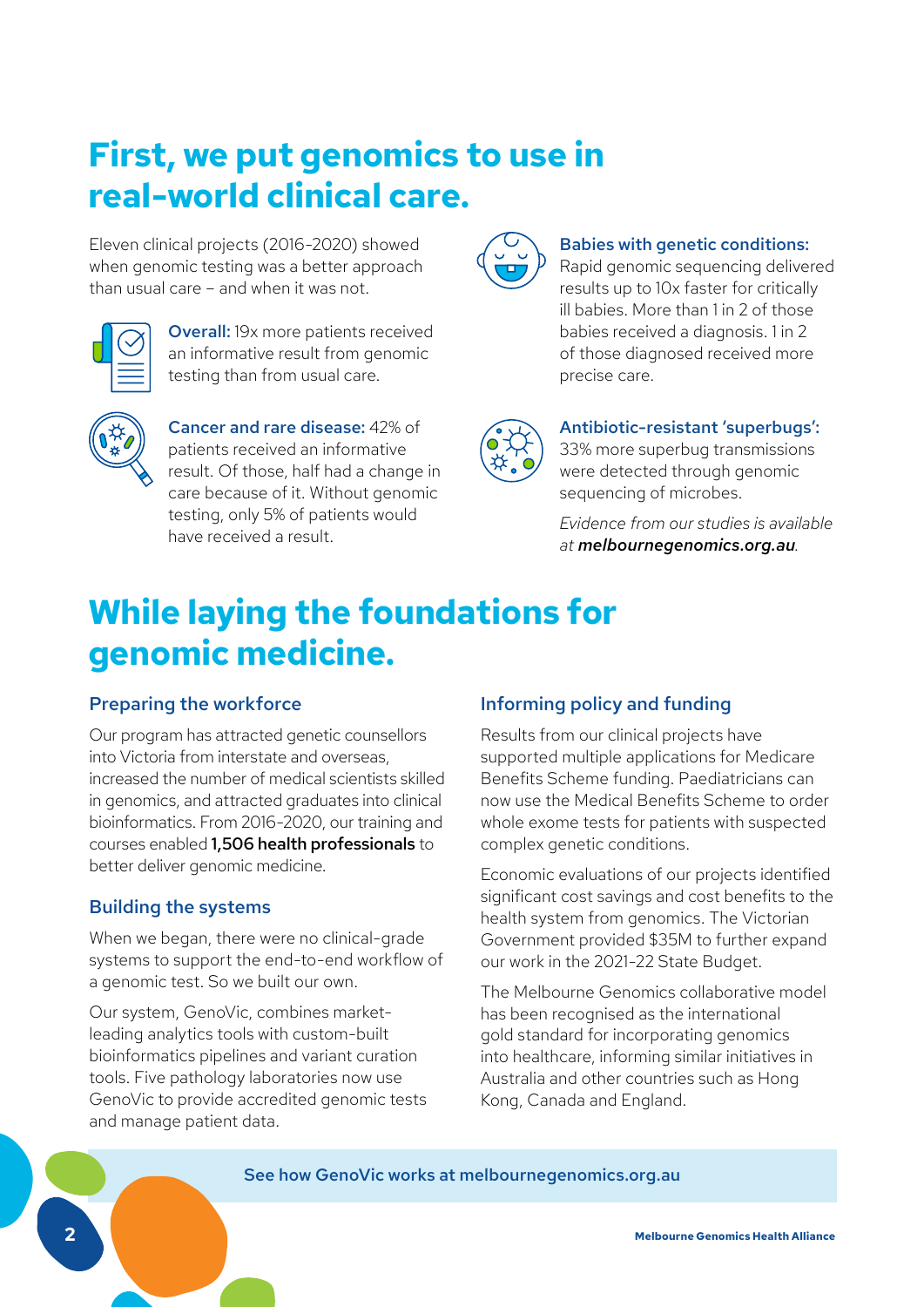## **Now it's time to make genomic medicine a reality for all Victorians.**

We are working with the Victorian Government and healthcare providers on a final, four-year program (2021-2025) to embed genomics in the State's health system.

These are our current projects.

## **Genomics in practice**



These projects will see more Victorian health services ready and able to offer genomics.

 **Children with undiagnosed genetic conditions**

Ensuring children with these conditions can access genomic testing

**Superbugs**

Sequencing antibiotic-resistant microbes to track and prevent their spread

**Cancer**

Using genomics to inform targeted therapy for solid cancers

 **Supporting hospitals to implement genomics**

Developing tools to support decision making and change management

**Clinical change**

Funding innovative solutions to real-world challenges of using genomics in patient care

- **Testing new technologies** Addressing barriers to onboarding new technologies in medical laboratories
- **Funded genomic tests**

Demonstrating which tests provide the most value for patients and the health system, to inform funding and policy decisions

### **Genomic workforce**

Genomics will be part of many professions in Victoria's current and emerging workforce.



- **Those using genomic testing** Supporting clinicians to build the skills to use genomics in their practice
- **Those conducting genomic testing**  Meeting demand for a laboratory and data science workforce skilled in genomics
- **Enduring genomics education** Enabling professionals to keep their knowledge up to date in a changing field

### **Genomic information management**

These projects will take the GenoVic clinical system forward and support the ethical use of genomic data for clinical care and research.



- **Innovation pathways** Ensuring GenoVic keeps pace with new developments in genomics
- **Data access and reuse**

Enabling clinical data in GenoVic to be re-used to improve the health of patients, underpinned by rigorous governance

- **Privacy and security** Ensuring GenoVic continues to meet industry-wide cyber security standards
- **Service delivery**

Evolving GenoVic as a mature clinical product, supporting a growing number of users